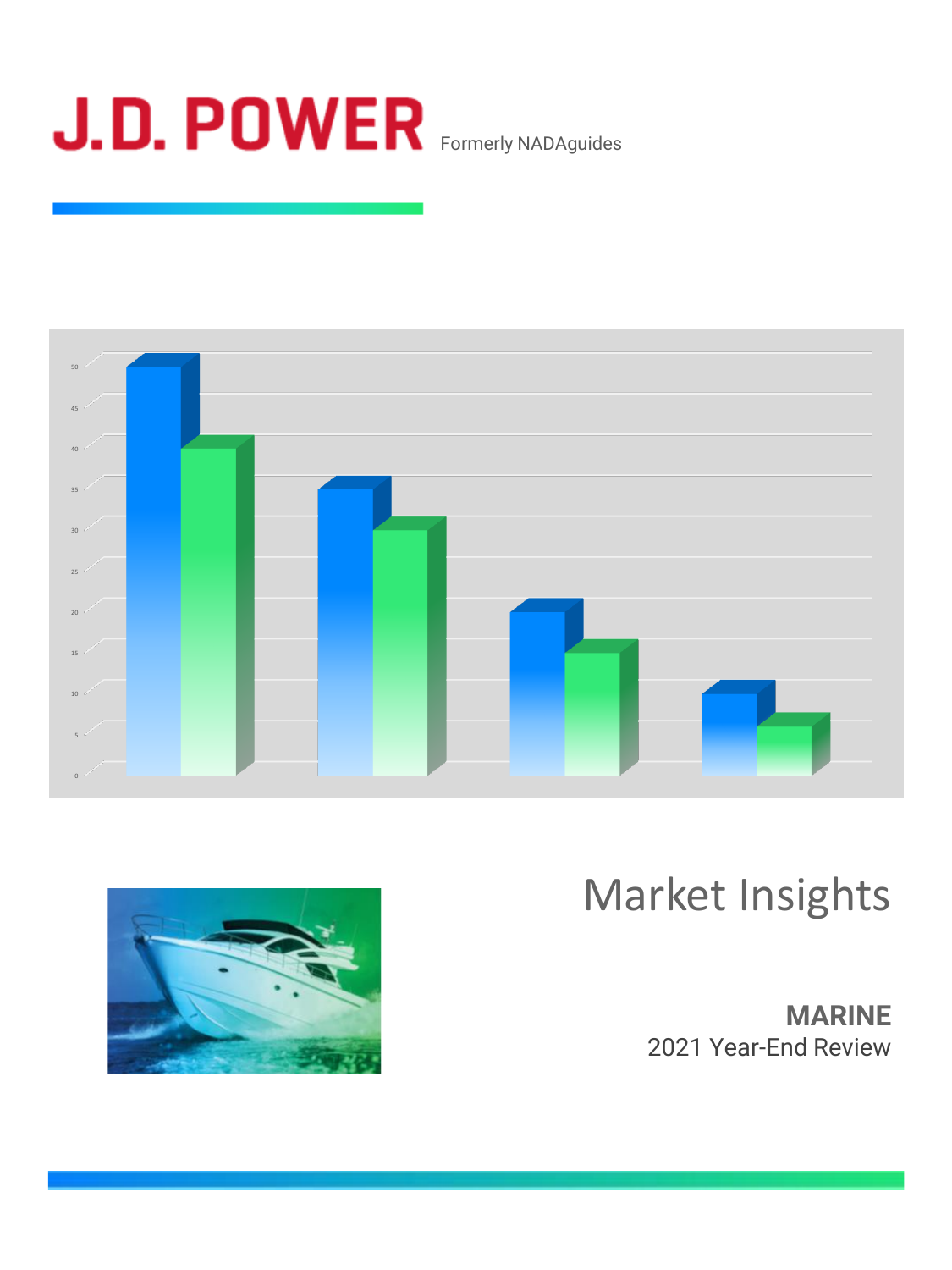### **Marine Market Industry Overview**

Values in all segments of the marine industry increased throughout 2021, making the year a highwater mark in recent history.

Looking at individual segments, the most recent 10 model years of used outboard boat values averaged 30.9% higher in calendar-year 2021 vs. 2020, and 39.6% higher than 2019. Stern drives performed just as well, averaging 26.8% higher values in 2021 vs. 2020, and 34.5% higher than 2019. Inboard values averaged 43% higher in 2021 than 2020, and a whopping 62.1% higher than 2019. Personal watercraft brought 21.1% more money yearover-year, and 28.4% more than 2019.

As we enter the spring selling season, buyers are still searching for scarce inventory and are accustomed to higher pricing. This seller's market should remain in place until the parts supply returns closer to normal and vacation travel becomes more viable.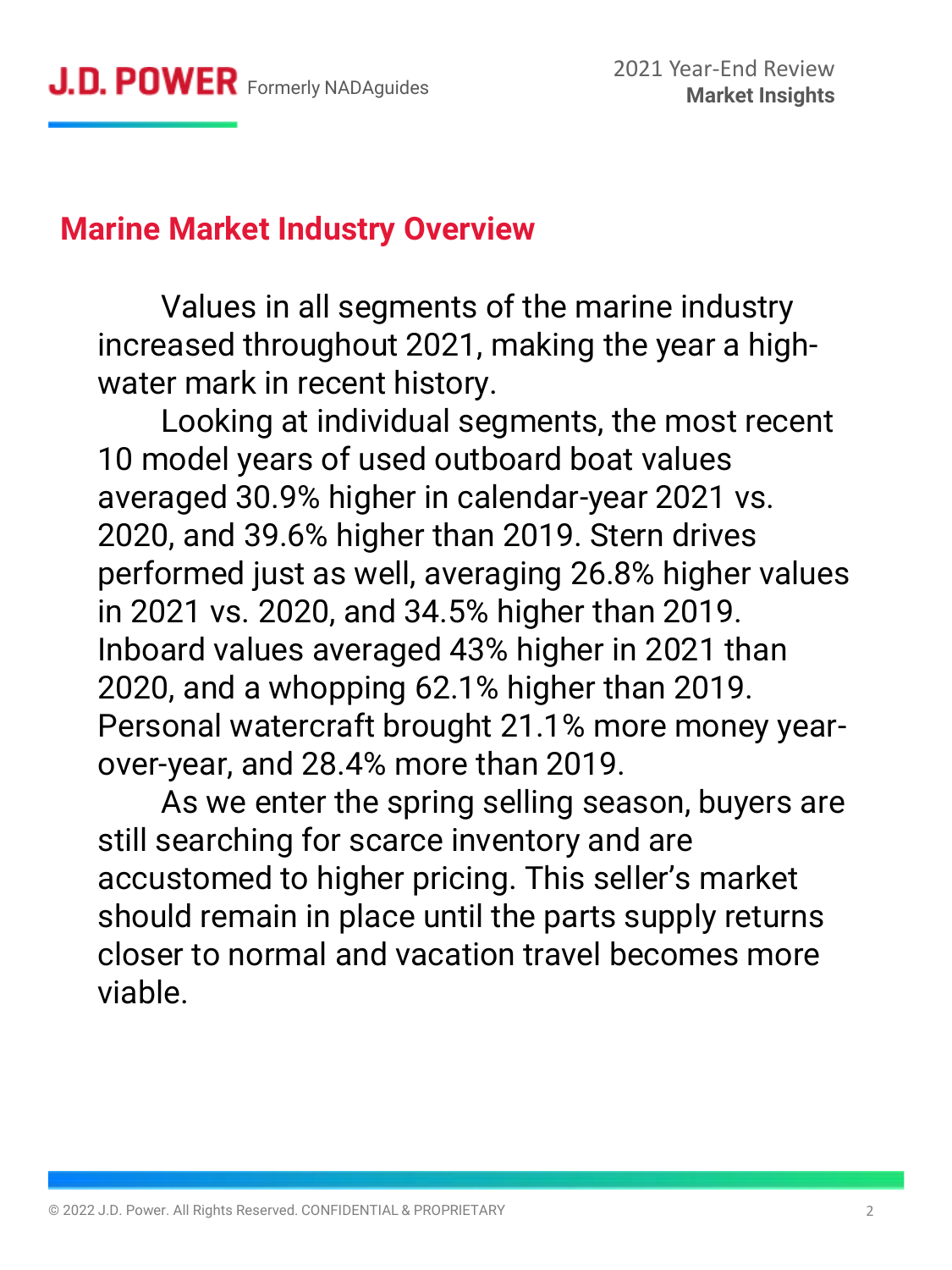## **Marine Values**

### **Average Retail Value by Category – Values for the Last 10 Model Years**

#### **Outboard Boats**



#### **Stern Drive Boats**

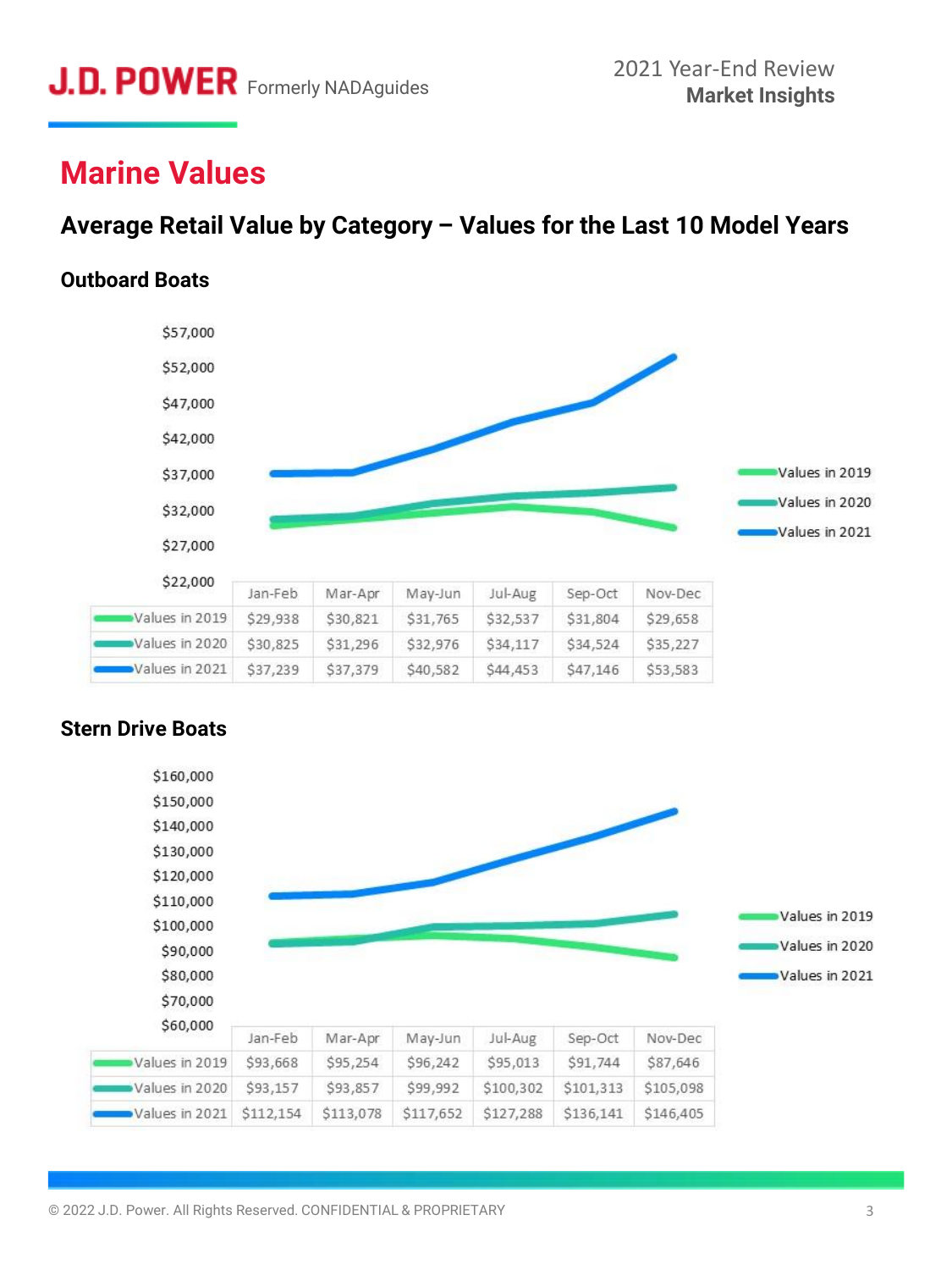## **Marine Values**

### **Average Retail Value by Category – Values for the Last 10 Model Years**

#### **Inboard Boats**



#### **Personal Watercraft**

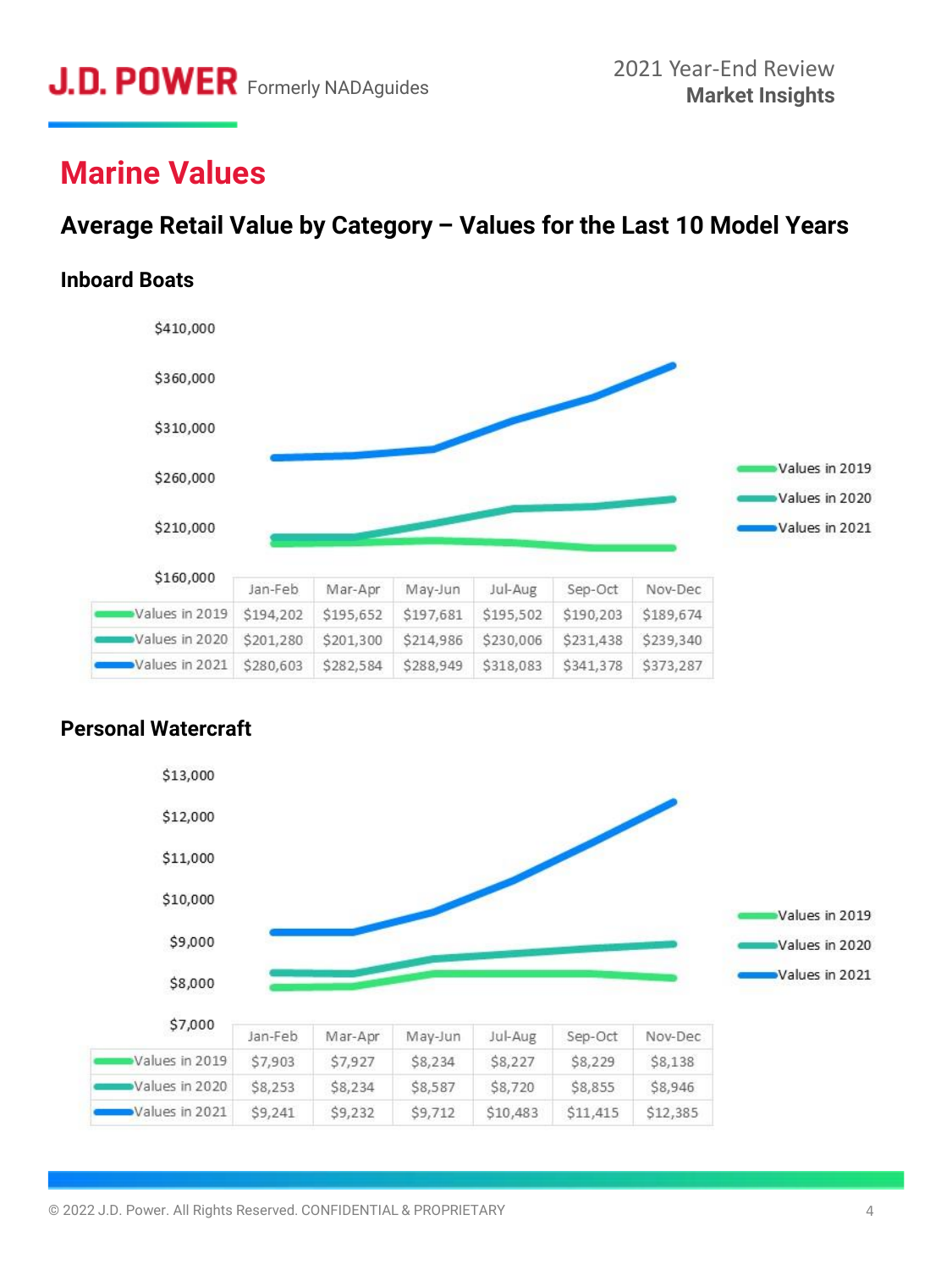## **Marine Values vs. Traffic**

### **Average Retail Value and Traffic View by Category**







#### **Stern Drive Boats**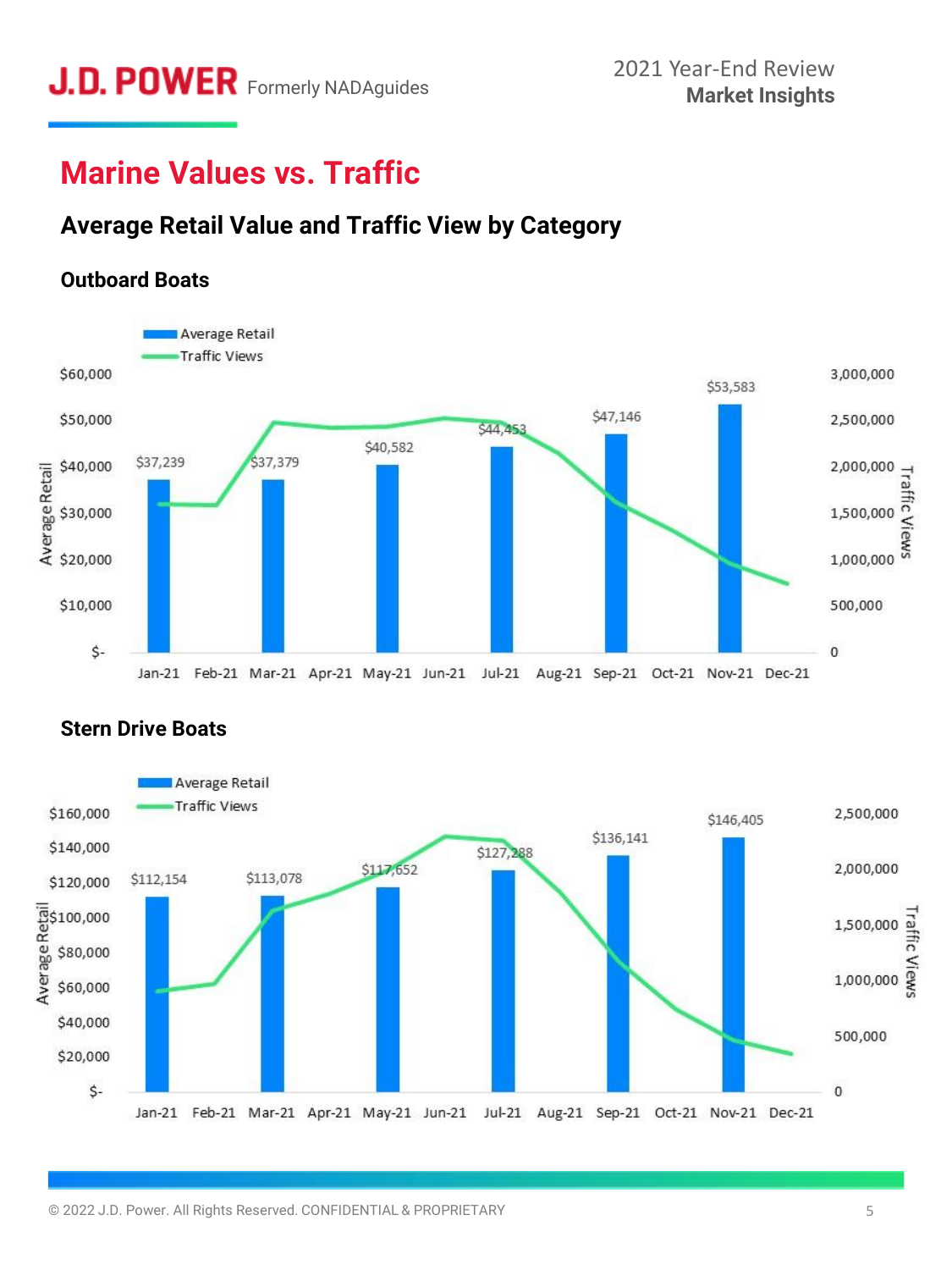# **J.D. POWER** Formerly NADAguides 2021 Year-End Review<br>Market Insights

## **Marine Values vs. Traffic**

### **Average Retail Value and Traffic View by Category**

### **Inboard Boats**





#### **Personal Watercraft**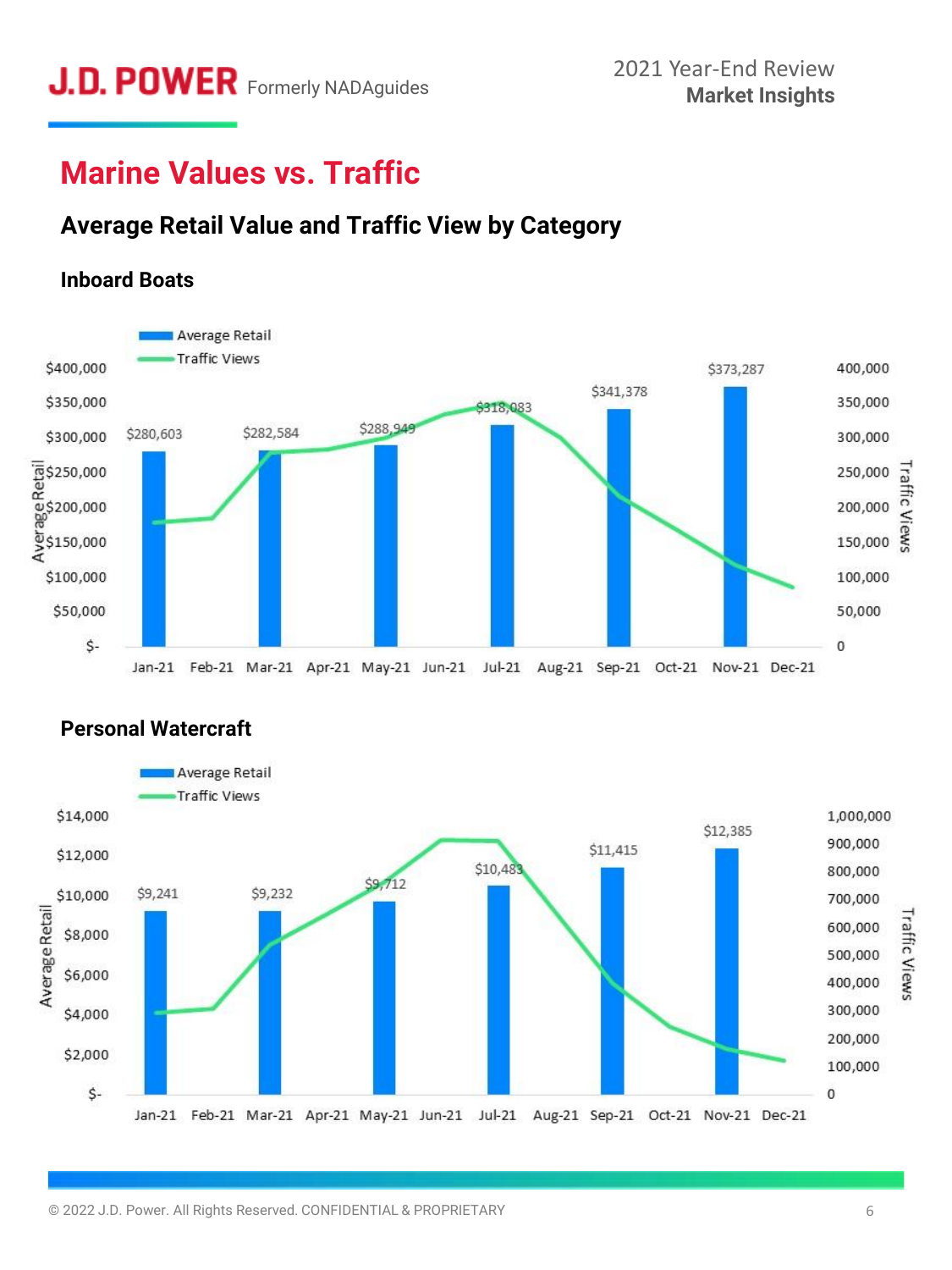

## **Marine Categories**

### **Views in 2021**

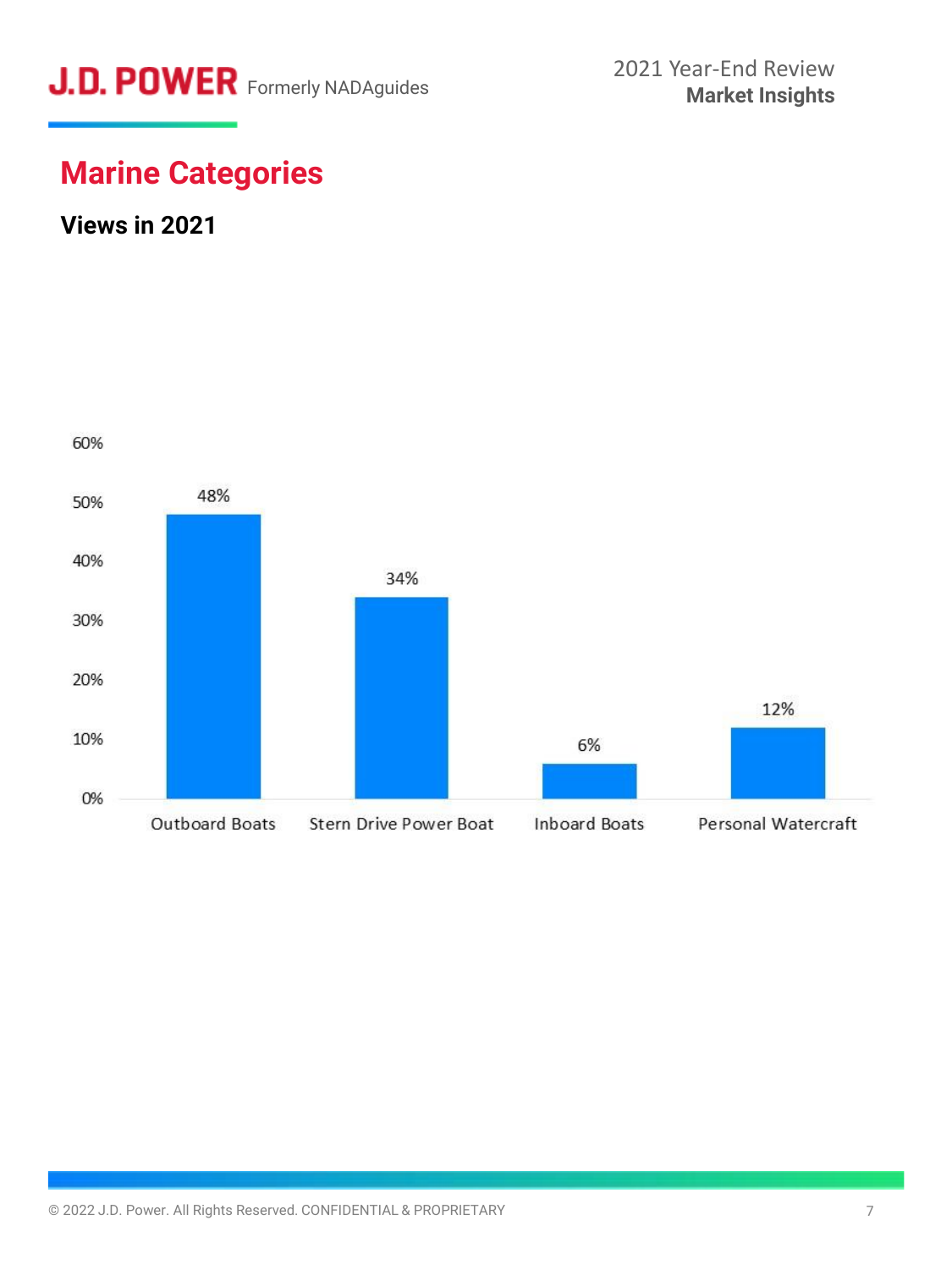# **J.D. POWER** Formerly NADAguides 2021 Year-End Review<br>Market Insights

## **Power Boat Brands**

### **Top Researched Brands in 2021**

#### **Outboard Brands**



#### **Stern Drive Brands**

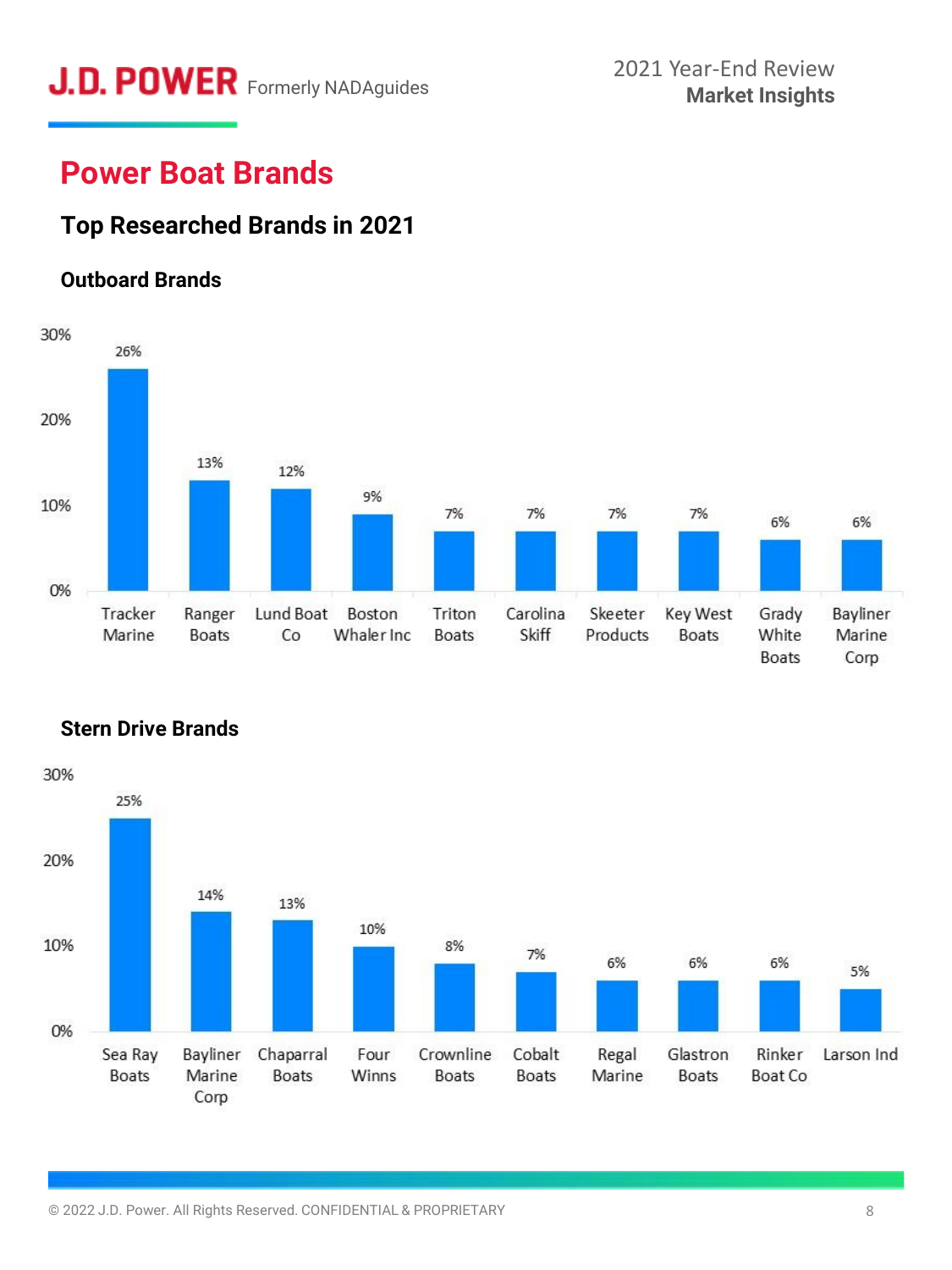# **J.D. POWER** Formerly NADAguides 2021 Year-End Review 2021 Year-End Review

## **Marine Brands**

### **Top Researched Brands in 2021**

#### **Inboard Brands**



#### **Personal Watercraft Brands**

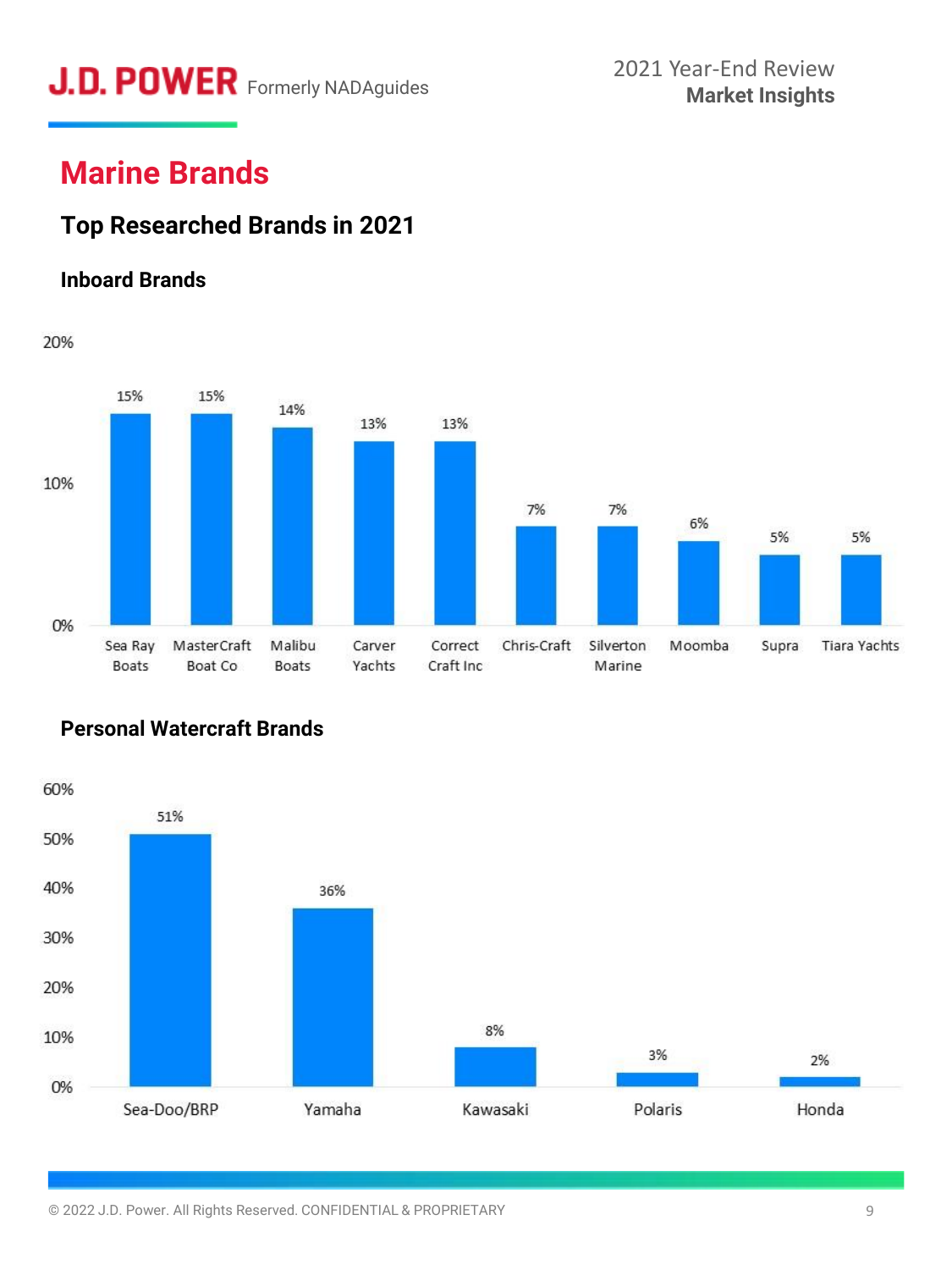# **J.D. POWER** Formerly NADAguides 2021 Year-End Review<br>Market Insights

# **Model Years**

### **Top Researched Model Years by Category**

#### **Outboard Boats**





#### **Pontoon Boats**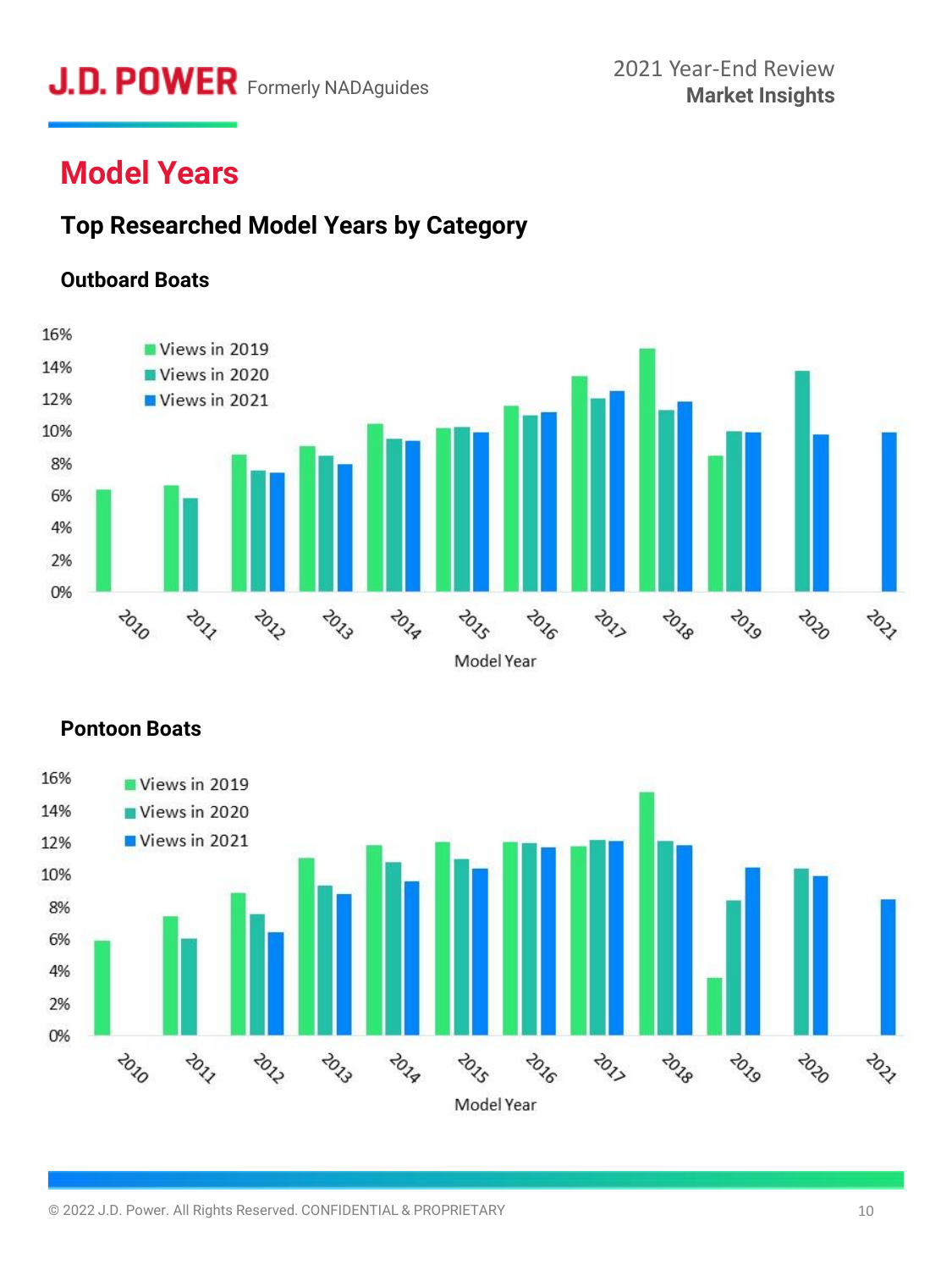# J.D. POWER Formerly NADAguides

# **Web Traffic by State**

### **Traffic by State in 2021**

### **Outboard Boats**

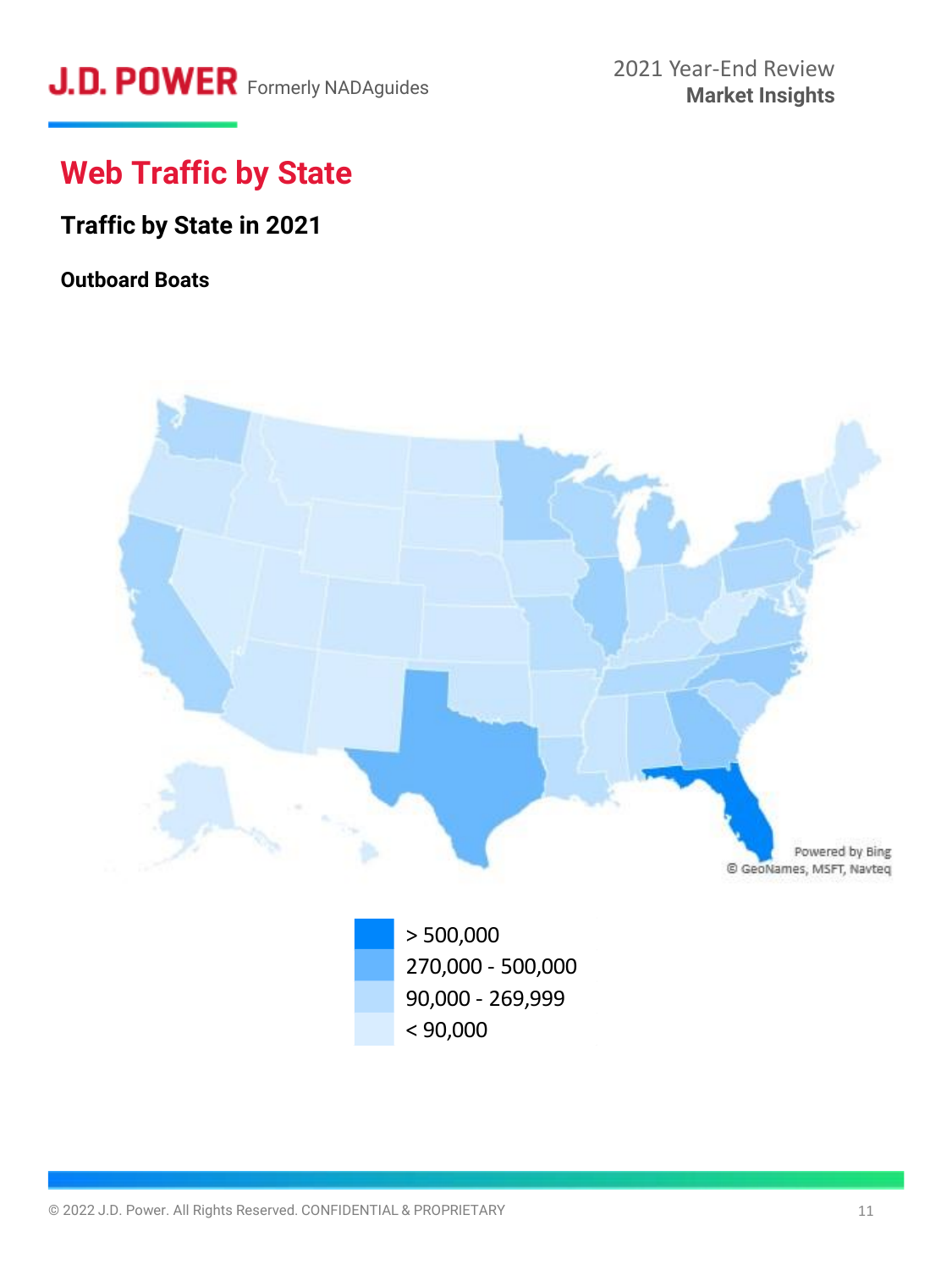# J.D. POWER Formerly NADAguides

# **Web Traffic by State**

### **Traffic by State in 2021**

#### **Pontoon Boats**



 $< 10,000$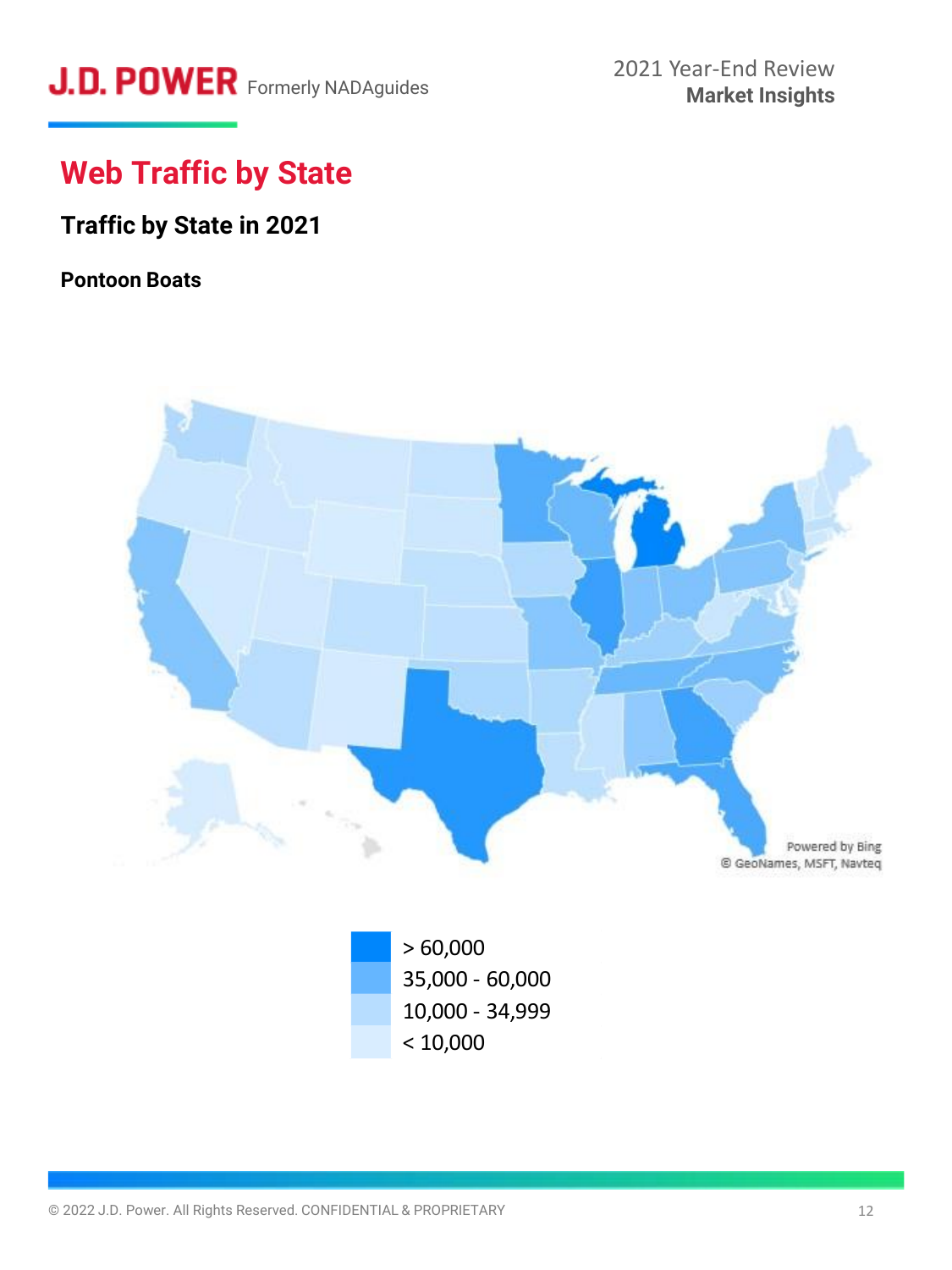## **Fuel Price Data**



**Regular Grade Gasoline Prices vs. Consumer Traffic by Category**

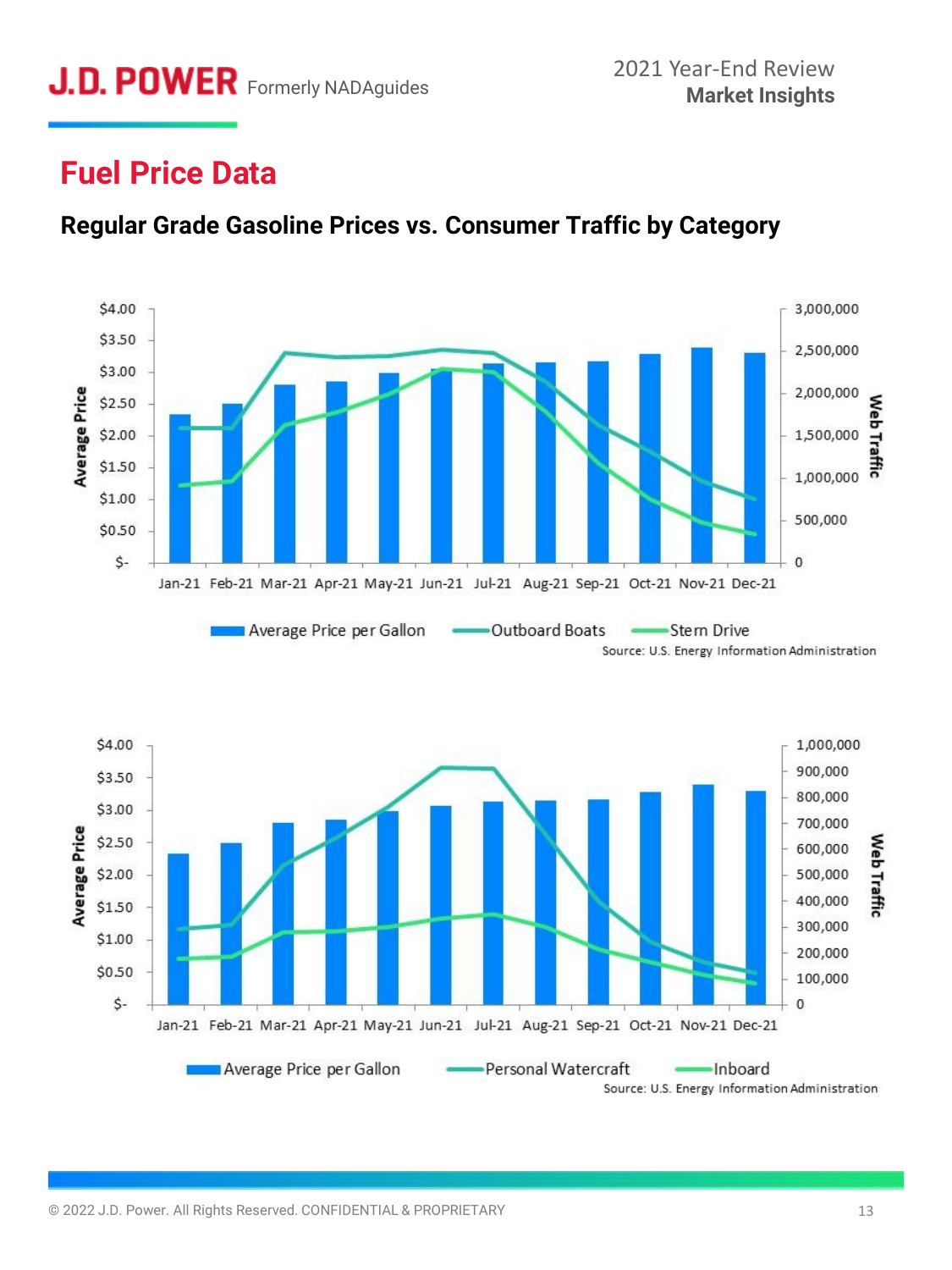

### **Economic Data**

### **Unemployment & Labor Participation Rate (Seasonally Adjusted)**